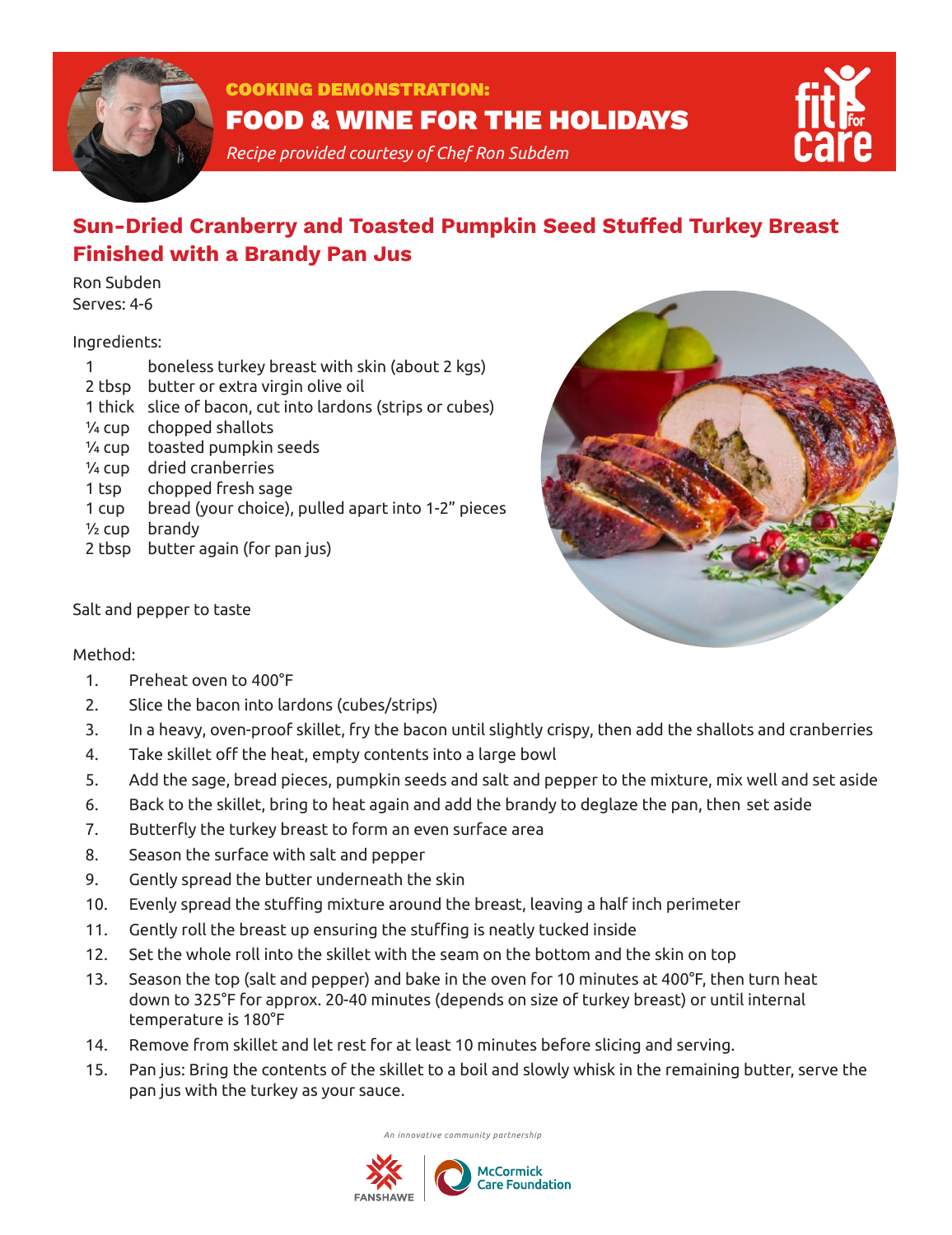

# COOKING DEMONSTRATION: FOOD & WINE FOR THE HOLIDAYS

*Recipe provided courtesy of Chef Ron Subdem*

## **POTAGE OF PEPPER SQUASH WITH BRIE**

Ron Subden Serves: 6

## Ingredients:

2 medium sized pepper squash 1 whole shallot, rough chopped ½ tsp chopped fresh rosemary and thyme 1 tbsp olive oil

6 to 8 cups chicken or vegetable stock 70 grams brie cheese 3 tbsp brown sugar ½ tsp ground cinnamon



## Method:

- 1. Preheat oven to 350°F
- 2. Cut both squash in half and scoop out the seeds
- 3. Lay the halves open side down on a parchment or foil-lined baking tray and bake in the oven for about a half an hour, or until tender
- 4. Chop the shallots and fine herbs, set aside
- 5. Once the squash are cooked and cooled, gently peel the skins, or if easier, scoop the squash away from the skins
- 6. In a soup pot, sweat the shallots and fine herbs (to sweat: Heat a pan over medium low heat until hot and add oil. Swirl to coat. Add shallots and herbs, allow to cook gently until moisture is released (approx. 5 mins) and shallot is soft and translucent. Sir frequently, do not allow to brown)
- 7. Add the squash and the stock, stir to combine
- 8. Let simmer for approximately 15 minutes
- 9. Add the brie in little pieces and let melt
- 10. In a blender, Cuisinart or with a hand blender, purée the soup until nice and smooth
- 11. If too thick then simply add more stock or water, or if you like, cream or milk
- 12. Season with salt and pepper to taste

*An innovative community partnership*